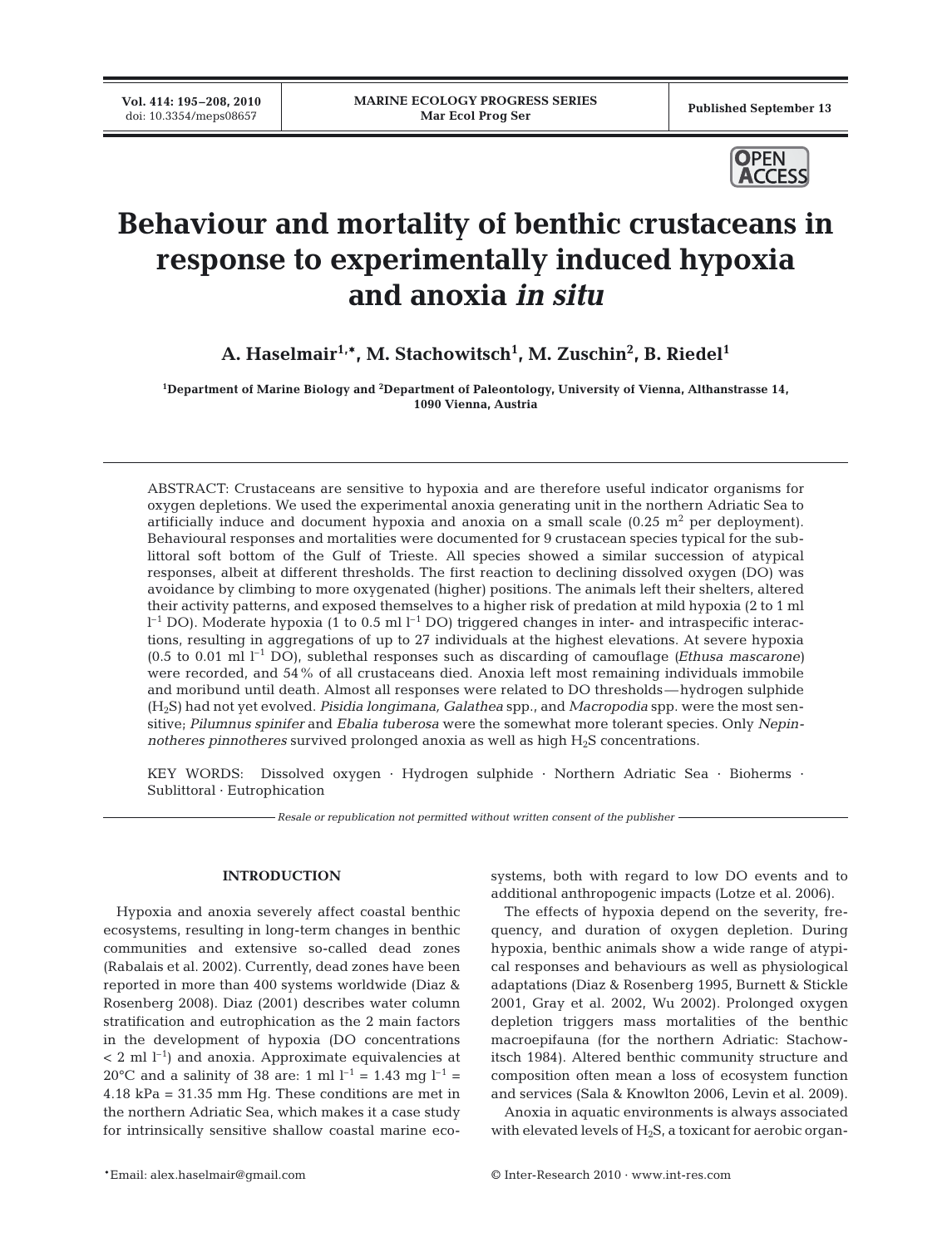isms (Reiffenstein et al. 1992). Anoxia and  $H_2S$  have synergistic effects on benthic organisms but are difficult to separate, and both should be considered when studying behavioural reactions to anoxia (Vismann 1991).

The present study focuses on crustaceans associated with bioherms or multi-species clumps — the macroepibenthic assemblages typical for the soft bottoms in the Gulf of Trieste, the investigated part of the northern Adriatic Sea. Vagile organisms here account for 7.9% of total biomass, with crustaceans in third position (Zuschin et al. 1999). This species-rich group comprises the main invertebrate scavengers and predators in this suspension-feeder-dominated environment (Fedra et al. 1976). Many are very sensitive to hypoxia and H2S (Theede et al. 1969, Vaquer-Sunyer & Duarte 2008). We hypothesize that crustaceans will be among the first organisms to respond to low DO values and can therefore serve as indicators of developing hypoxia. We also hypothesize that different lifestyles will be reflected in differentiated responses and mortality times, with certain species functioning as early warning signals. We deployed the EAGU (experimental anoxia generating unit) (Stachowitsch et al. 2007) to investigate detailed behavioural responses, intra- and interspecific interactions, and mortalities in the natural environment. The DO and  $H_2S$  sensor data allowed individual behaviour — and community-level responses — to be linked to specific thresholds.

## **MATERIALS AND METHODS**

**Study site.** The study area is situated approximately 2.3 km off Cap Madona (Piran, Slovenia) in the Gulf of Trieste (45° 32' 55.68" N, 13° 33' 1.89" E) close to the oceanographic buoy of the Marine Biology Station Piran at a depth of 24 m.

The northern Adriatic Sea is a shallow (mean depth 35 m), semi-enclosed ecosystem with highly variable oceanographic and biological conditions due to the combined influence of freshwater discharges, mainly from the Po River, and meteorological and climatic conditions (Justić et al. 1993). These factors govern circulation and lead to summer water-column stratification, hindering oxygen exchange between surface and bottom water (Degobbis et al. 1995, Supić et al. 2002). During periods of persistent stratification, DO drops rapidly in the bottom water due to respiration, benthic recycling of nutrients, and bacterial decomposition (Zavatarelli et al. 1998, Russo et al. 2005).

The poorly sorted silty sand in the study area is colonized by a diverse infauna and high-biomass macroepibenthic assemblages forming so-called multispecies clumps or bioherms (Fedra et al. 1976). These bioherms consist of sessile species, mostly sponges, ascidians, anemones, serpulids, and bivalves growing on hard substrata such as shells. The bioherms, in turn, harbor semi-sessile and vagile organisms such as brittle stars and crustaceans (Zuschin et al. 1999). The community is dominated by filter- and suspension feeders and occupies about 40% of the Gulf of Trieste. It was described as the 'ORM' community based on the most dominant genera: the brittle star *Ophiothrix quinquemaculata*, the sponges *Reniera* spp., and the ascidians *Microcosmus* spp. (Fedra et al. 1976). Bioherm distribution is patchy on a background of low epifaunal density, represented mainly by mobile deposit-feeding or carnivorous species such as holothurians or hermit crabs (Zuschin & Stachowitsch 2009).

**Experimental design and sampling.** The EAGU consists of 2 interchangeable cubic bases, i.e. an opensided aluminium frame and a plexiglas-walled chamber, both measuring  $50 \times 50 \times 50$  cm (see Stachowitsch et al. 2007 for detailed description). An instrument lid, placed on top of either of the 2 bases, houses a digital time-lapse camera, 2 flashes, and a datalogger with a microsensor array to record oxygen, H2S, and temperature (Unisense®). The Clark-type microsensors measure a current that reflects the partial pressure of the sulphide species  $H_2S$  and oxygen at the sensor tip. The 2 oxygen sensors were positioned at 2 and 20 cm above the sediment in order to detect potential oxygen gradients, and the  $H_2S$  sensor was positioned 2 cm above the sediment. pH was measured once a day with a WTW TA 197-pH sensor. Sensor values were logged every minute, and images were taken every 6 min.

Initially, the 'open' configuration (aluminium frame plus lid) was positioned above a bioherm  $(0.25 \text{ m}^2 \text{ area})$ to document behaviour under normoxic conditions for 24 h. In the second step, the 'closed' configuration, the frame was exchanged for the chamber, which was repositioned over the same assemblage to document responses to decreasing DO. The chamber sealed off the enclosed water body, and oxygen depletion was induced solely by respiration by the enclosed fauna. After anoxia set in, the deployments were continued for another 1 to 2 d to document the reaction of less sensitive species. All remaining living and dead organisms were then collected and preserved in a 4% formalin:seawater solution for species and biomass determination.

Nine out of 13 deployments contained biohermassociated crustaceans and were evaluated here (Table 1). The overall documentation time of all 9 deployments was 832.2 h (158.6 h open, 673.6 h closed configuration), encompassing 8322 images. The fieldwork was conducted in September 2005 and from July to October 2006.

**Investigated taxa.** The present study focused on crustaceans associated with bioherms: *Pisidia longimana* (Risso, 1816), *Pilumnus spinifer* (H. Milne-Edwards,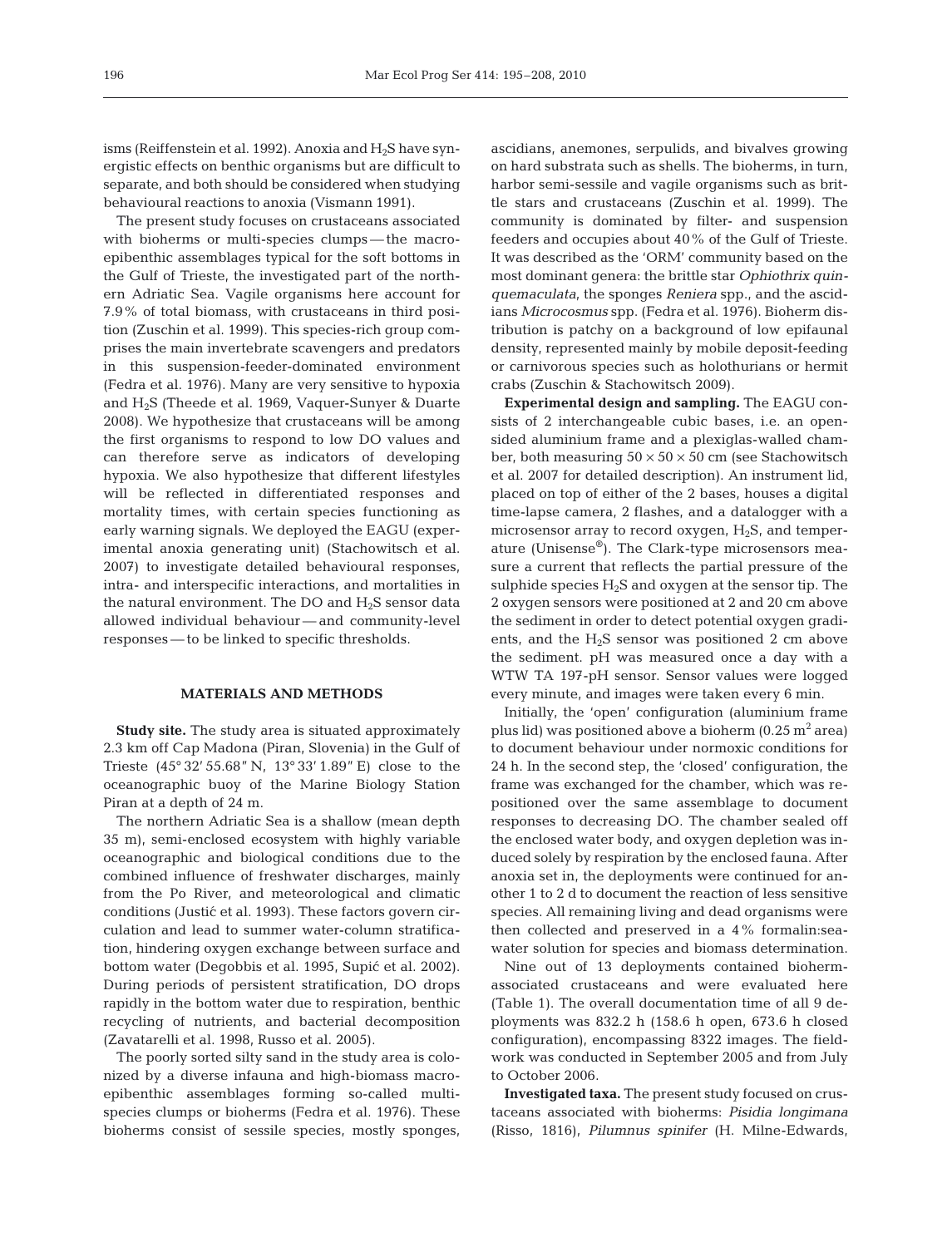| I |  |
|---|--|

| No. | Date<br>(d.mo.yr)  | Duration (h)<br>CC<br>ОC          | pH<br>CC<br>OC                  | Temp.<br>(°C) | Crustacean abundance<br>Individuals<br><b>Species</b> | Biomass (q wet wt 0.25 m <sup>-2</sup> )<br>Total<br>Crustacean |  |
|-----|--------------------|-----------------------------------|---------------------------------|---------------|-------------------------------------------------------|-----------------------------------------------------------------|--|
|     |                    |                                   |                                 |               |                                                       |                                                                 |  |
| 2   | 17-22.09.05        | 132.8<br>$\overline{\phantom{0}}$ | 8.2<br>$\overline{\phantom{0}}$ | 18.5          | 57<br>4                                               | 436.7<br>1.7                                                    |  |
| 6   | $0.5 - 0.808.06$   | 48.3<br>22.4                      | 8.2<br>7.9                      | 18.8          | 5<br>48                                               | 5.3                                                             |  |
|     | $17 - 21.09.06$    | 20.9<br>72.1                      | 8.1<br>7.7                      | 19.7          | $\overline{2}$<br>20                                  | 3.3<br>839.8                                                    |  |
| 8   | $21 - 24.09.06$    | 21.7<br>41.9                      | 8.2                             | 20.4          | 6<br>25                                               | 0.9<br>526.3                                                    |  |
| 9   | $25 - 29.09.06$    | 21.9<br>73                        | 8.2<br>7.8                      | 20.6          | $\overline{2}$<br>36                                  | 648.9<br>1.2                                                    |  |
| 10  | $29.09 - 02.10.06$ | 22.7<br>40.3                      | 8.2<br>7.9                      | 21.4          | $\overline{2}$<br>14                                  | 629.2<br>0.9                                                    |  |
| 11  | $0.5 - 10.10.06$   | 23.6<br>95.4                      | 8.2<br>7.5                      | 21.3          | 51<br>4                                               | 724.0<br>4.9                                                    |  |
| 12  | $10 - 14.10.06$    | 75.2<br>25.4                      | 8.3<br>7.8                      | 21.3          | 3<br>17                                               | 631.6<br>1.1                                                    |  |
| 13  | $17 - 21.10.06$    | 94.6<br>-                         | 8.3<br>7.8                      | 20.4          | 6<br>36                                               | 8.3<br>1042.7                                                   |  |

Table 1. Deployment overview. No.: number of deployment; OC: open configuration; CC: closed configuration

1834), *Eurynome aspera* (Pennant, 1777), *Macropodia* spp., *Galathea* spp., *Inachus* spp., and the mutualistic *Nepinnotheres pinnotheres* (Linnaeus, 1758); but it also included *Ebalia tuberosa* (Pennant, 1777) and *Ethusa mascarone* (Herbst, 1785), which mainly inhabit sediment areas. The former buries itself in the sediment during the day (Schembri 1979), the latter carries shells or other objects on its carapace for protection.

From each specimen, size  $(\pm 0.1 \text{ mm})$  and wet weight were determined  $(\pm 0.01 \text{ mg})$ . For decomposed individuals, values were estimated from the images using formulas from the literature (see Haselmair 2008 for details). Juveniles and adults were distinguished according to Wurzian (1982) and Pallas et al. (2006).

**Data analysis.** The behaviours of each individual crab to declining DO and increasing  $H_2S$  concentrations were analysed image by image and recorded in categories (general and species-specific categories of behaviours and responses' are listed below). This was done for all crustaceans, except for the small and very abundant *Pisidia longimana*, where 4 larger and conspicuous individuals were selected.

*General categories of behaviours and responses:*

- Visible presence: sub-categories: completely hidden, partly visible (animal still protected), exposed
- Locomotion: change in location (>1 body length). Sub-categories: minor (1 to 3 body lengths) and major (>3 body lengths) locomotion both in vertical and horizontal directions
- Movement: activity without significant displacement. Sub-categories: turns (changes in direction), body movement (<1 body length), extremity movement

• Atypical posture: posture not observed under normoxia.

- Vertical position: 'ground' (on sediment), 'middle' (up to 5 cm), and 'high' (>5 cm above sediment)
- Atypical substrate: use of vagile organisms as a substratum
- Altered predator–prey relationship: predators fail to attack nearby prey, or prey does not flee from approaching predators
- Atypical aggregation: assemblage of more than 3

organisms (at least 1 per crustacean) in direct contact *Species-specific categories:*

- Camouflage discarded: *Ethusa mascarone* discards shell carried on its back
- Host abandoned: *Nepinnotheres pinnotheres* leaves its ascidian host

The images were evaluated as long as the animal was visible and clearly identifiable. The time of mortality was defined as the last activity observed, and the duration of hypoxia until death was determined.

For statistical analyses, oxygen data were assigned to 5 DO categories: normoxia  $(22.0 \text{ ml } l^{-1})$ , mild hypoxia (2.0 to 1.0 ml  $l^{-1}$ ), moderate hypoxia (1.0 to 0.5 ml  $l^{-1}$ ), severe hypoxia (<0.5 ml  $l^{-1}$ ), and anoxia  $(0 \text{ ml } l^{-1})$ . The duration of hypoxia tolerated, differences in lethal DO and H2S concentrations as well as differences in behaviour between oxygen categories were tested using the non-parametric Kruskal-Wallis test. The Mann-Whitney *U*-test was chosen to test which oxygen categories are different from each other regarding single behaviours and to test differences between 2 taxa or deployments. The non-parametric Spearman's rank correlation was used to analyse whether the appearance of *Pisidia longimana* follows a diurnal rhythm during normoxia. Kendall partial rankorder correlation was chosen to investigate the association between decreasing DO and frequencies of the appearance of *P. longimana* during hypoxia and anoxia. The significance level in all tests was  $p < 0.05$ . Statistical analysis was performed using the software package SPSS 16.0 for Mac.

# **RESULTS**

# **Sensor data**

The EAGU induced anoxia within 1 to 3 d (Fig. 1). In deployments 6, 7, 8, 10, 11, oxygen declined rapidly, and anoxia was reached within 17.4 to 33.5 h. In all other deployments, anoxia was generated within 51.7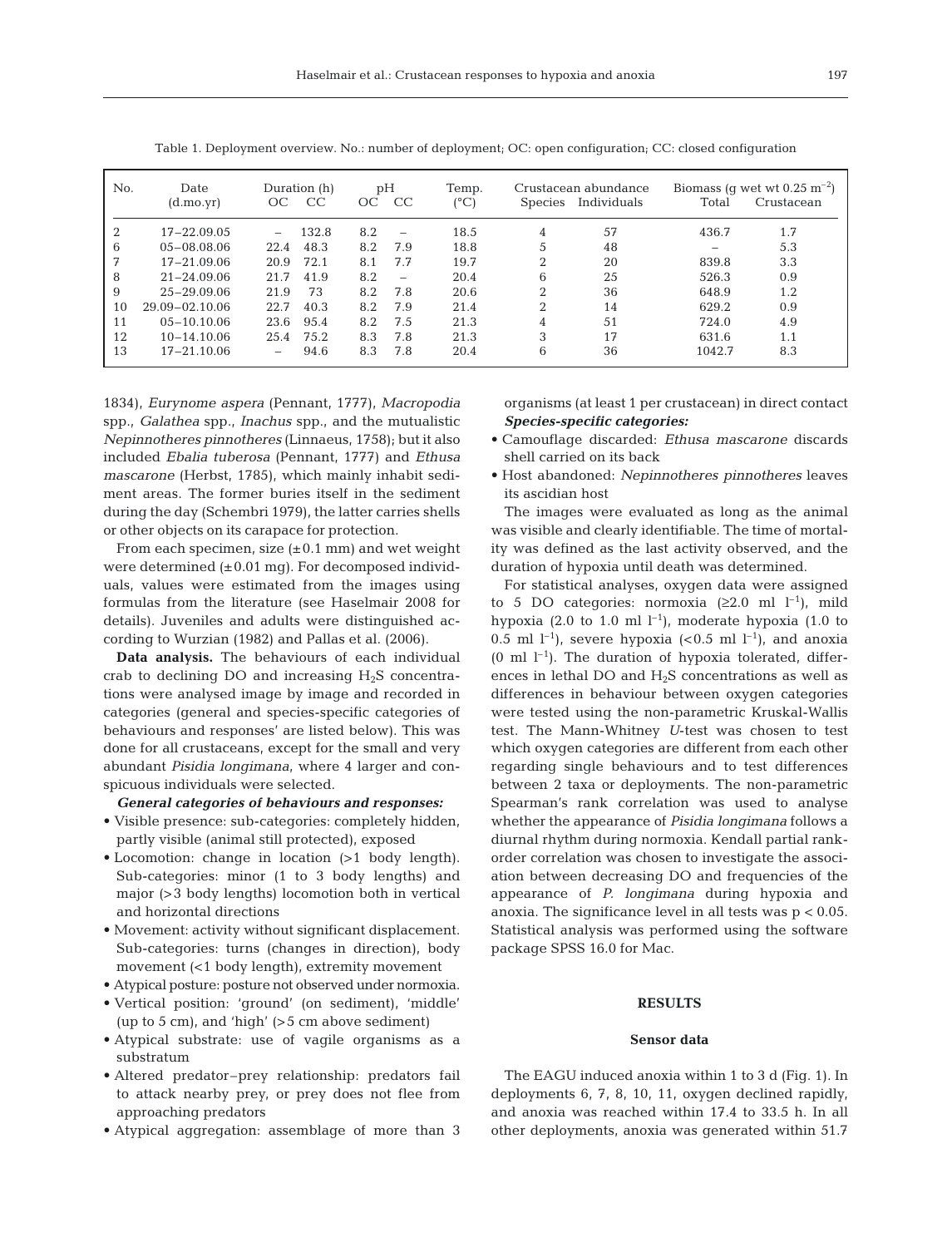to 69.8 h (except for deployment 2, with an intermediate oxygen peak). The rapidity of oxygen decline had no influence on hypoxia-related behaviours but did affect mortality thresholds.

During each open configuration, DO concentrations remained relatively constant and the curves of the 2 sensors were parallel. Overall, the values ranged from 2.6 to 5.6 ml  $l^{-1}$  on the bottom and from 2.8 to 8.9 ml  $l^{-1}$ 20 cm above the sediment. Values measured 20 cm above the sediment were typically higher than those directly above the sediment (exceptions: deployments 6 and 7). The values of the 2 sensors during the open configuration differed less during calm  $(0.3 \text{ ml } l^{-1}$  DO) than during stormy weather (1.92 ml  $l^{-1}$  DO). During the closed configuration, DO values dropped immediately and continuously. Both curves then approximated each other, but values typically remained slightly higher above than at the sediment until anoxia occurred.

Soon after anoxia occurred,  $H_2S$  concentrations rose steadily up to 21 µmol  $l^{-1}$  in deployments with brief anoxia (6, 8, 9, 10, 12) and up to 304 µmol  $l^{-1}$  H<sub>2</sub>S when anoxia persisted for at least 2 d (2, 7, 11, 13).

Temperature remained nearly constant during a particular deployment and was similar between deployments (18.5 to 21.4°C; Table 1). Bottom water salinity was 38‰. Bottom water pH values during the open configuration were constant (8.1 to 8.3) and decreased to a minimum of 7.5 inside the chamber (deployment 11; Table 1).



Fig. 1. Characteristic sensor data (deployment 7). White area under oxygen curve: normoxia; grey area: hypoxia. Threshold values for different stages of hypoxia indicated with dashed lines at 1 and 0.5 ml  $l^{-1}$  dissolved oxygen (DO). Ox. low: values 2 cm above sediment; ox. high: values 20 cm above sediment (ml  $l^{-1}$ ); H<sub>2</sub>S: values 2 cm above sediment (µmol  $l^{-1}$ )

## **Abundance and biomass**

Three of the 9 investigated species were abundant and present in most deployments: *Pisidia longimana*  $(n = 265, \text{ average } 29.4 \text{ ind. } 0.25 \text{ m}^{-2})$ ; *Pilumnus spinifer*  $(n = 17, \text{ average } 1.9 \text{ ind. } 0.25 \text{ m}^{-2})$ , and *Macropodia* spp. (n = 7, average 0.8 ind. 0.25  $\text{m}^{-2}$ ) the others were represented by only 2 or 3 individuals each. The distribution of species across the deployments varied between 2 and 6 species. Three *Galathea* spp. were counted, but more were probably present.

Based on size, most individuals were adults. Juveniles of *Pilumnus spinifer*, *Macropodia* spp., and *Pisidia longimana* were present. The 2 female *Nepinnotheres pinnotheres*, both inhabiting an ascidian, were immature.

Epibenthic biomass in the chambers was high (mean 685 g wet wt 0.25  $\mathrm{m}^{-2}$ ), largely because we specifically targeted multi-species clumps rather than free sediment surfaces. Mean crustacean biomass was 3.1 g wet wt 0.25  $\mathrm{m}^{-2}$ , ranging from 0.9 to 8.3 g wet wt  $0.25 \text{ m}^{-2}$  within deployments, with the small and abundant *Pisidia longimana* accounting for about 28%. Crustaceans made up only 0.4% of total epifaunal biomass. These values agree with those reported in Wurzian (1982) and Fedra et al. (1976), although the observed density and biomass of *Pilumnus spinifer* and *P. longimana* here were considerably higher.

#### **Behavioural responses**

All species displayed a succession of behavioural patterns related to declining oxygen values (Fig. 2). Combinations of behaviours often occurred, and the timing of the responses varied interspecifically and, to a lesser degree, intraspecifically.

## Avoidance

During normoxia, crustaceans were hidden from view in at least 83% of all observations because of their cryptic lifestyle or camouflage (Fig. 3). An exception was the majoidean crabs (*Macropodia* spp., *Inachus* sp., and *Eurynome aspera*). As oxygen decreased, their visibility increased significantly. *Pilumnus spinifer*, for example, was hidden 54% of the time during mild, 23% during moderate, and only 4% during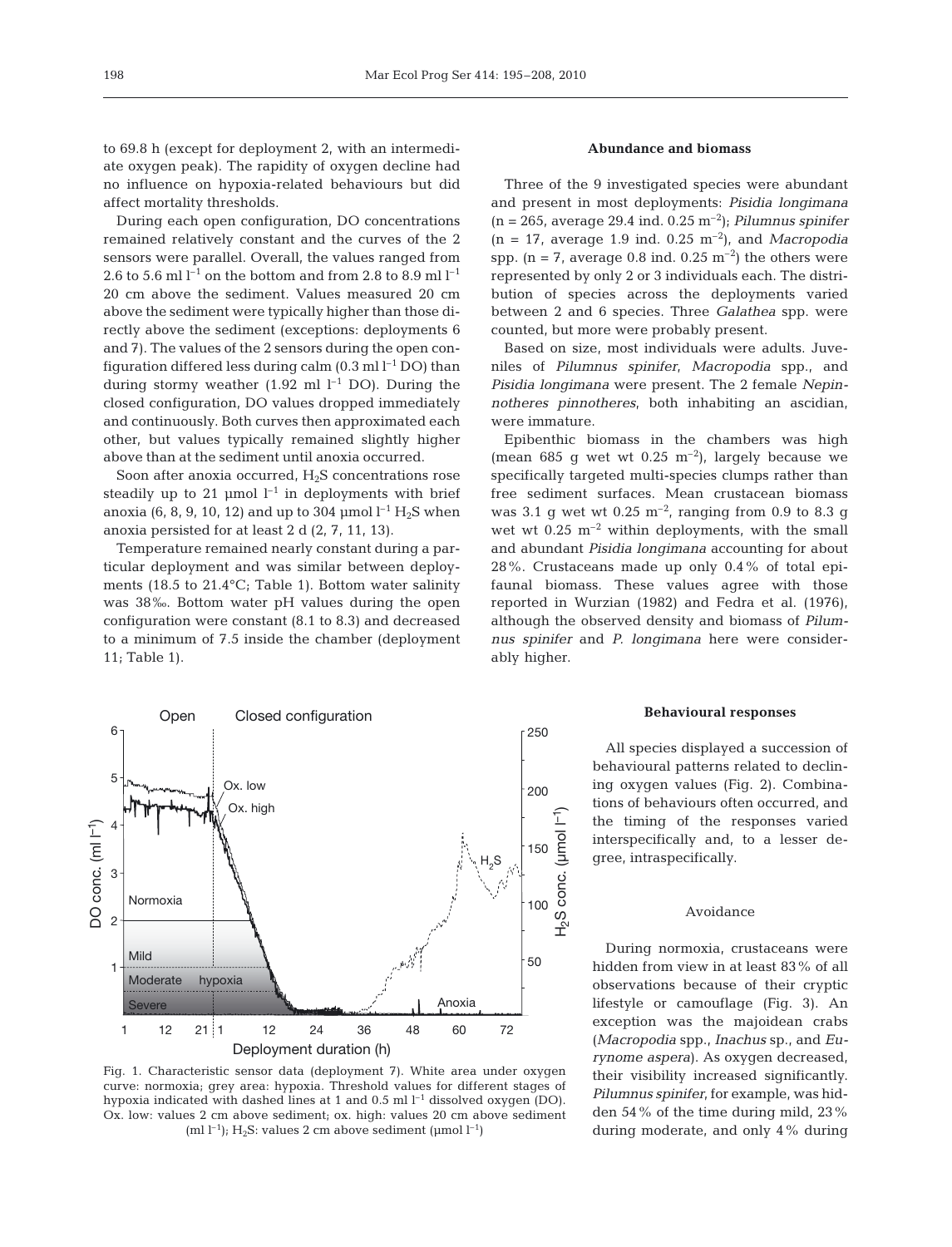

Fig. 2. Crustacean responses to decreasing DO values. Note that responses are elicited at different DO concentrations depending on species. Most atypical behaviours and mortalities were induced prior to  $H_2S$  evolution

severe hypoxia. This pattern was similar for *Galathea* spp. and *Pisidia longimana*. *Ethusa mascarone* began to move at moderate hypoxia. The 3 *Ebalia tuberosa* emerged from the sediment at 1.38, 0.63, and 0.45 ml  $l^{-1}$ DO. While all other species were already visible or dead during anoxia, *Nepinnotheres pinnotheres* remained hidden within its host until anoxia. One specimen emerged after 11.7 h of hypoxia and 13.6 h of anoxia, the other after 53.2 h of hypoxia and 19.4 h of anoxia. The corresponding  $H_2S$  concentrations were 18.3 and 93.9  $\mu$ mol  $l^{-1}$ .

Crustaceans showed an activity peak at night. For *Pisidia longimana* (Fig. 4), for example, the correlation between the circadian rhythm and the percentage of visible animals was strong and significant (Spearman's  $r<sub>S</sub>: 0.829; p < 0.001$ , whereas DO values and visible presence were initially not correlated. During mild hypoxia, normal patterns (daytime hiding) persisted, but from moderate hypoxia on, all individuals became visible permanently. The correlation with DO concentrations then became strong and significant (Kendall's τ: 0.8851; p < 0.001). All individuals emerged between 0.96 and 0.24 ml  $l^{-1}$  DO (medians, calculated for each deployment separately).

When hypoxia set in during the day, the first *Pisidia longimana* were visible at moderate hypoxia (median DO concentration of 0.96 ml  $l^{-1}$ ;  $Q_1/Q_3$  [first and third

quartile] =  $0.98/0.92$ ); 50% were visible at values below  $0.65$  ml  $l^{-1}$  DO  $(Q_1/Q_3 = 0.77/0.53)$ , and 100% at severe hypoxia, i.e.  $0.34$  ml  $l^{-1}$  DO  $(Q_1/Q_3 = 0.38/0.30)$ . Normal nighttime activity masks hypoxia-induced emergence in deployments with hypoxia setting in at night. Usually about half of the individuals were visible simultaneously during any night; higher values point to a hypoxia effect. The median DO value for 100% of animals visible during nighttime hypoxia onset (0.24 ml  $l^{-1}$  DO,  $Q_1/Q_3$  = 0.4/0.18) also corresponds well with the daytime equivalent.

Hypoxic stress triggered a typical sequence of locomotory activity (locomotion, body, and extremity movement) in all species after emergence: a locomotion peak at the onset of hypoxia, a rapid decline during severe hypoxia, followed by inactivity during anoxia (Fig. 3). *Nepinnotheres pinnotheres* and *Ebalia tuberosa* differed: both continued to move during anoxia (in 50 and 60% of all observations, respectively; Fig. 3), when most

other crabs were moribund or dead. *N. pinnotheres* was most active at anoxia, whereas *E. tuberosa* showed only body movements rather than locomotion.

When active during normoxia, crustaceans spent 65% of their time on the sediment (Fig. 5), except *Pisidia longimana* and *Macropodia* spp., which largely remained on bioherms. Hypoxia induced all crustaceans to move to more oxygenated areas. Most species immediately climbed onto the next bioherm or higher up on the bioherm they inhabited during mild hypoxia. *Eurynome aspera, Ebalia tuberosa,* and *Ethusa mascarone* initially tried to escape horizontally on the sediment, then vertically. During mild hypoxia, crustaceans were on elevated sites in 64% of all observations, rising to 83% during moderate hypoxia (Fig. 5). Even those species that rarely (*E. aspera* and *Inachus* sp.) or never (*E. tuberosa* and *E. mascarone)* occurred on bioherms during normoxia, started to move up as  $DO$  ( $\pm SD$ ), fell below 1.16 ( $\pm$ 0.6) and 0.15 ( $\pm$ 0.1) ml l<sup>-1</sup>, respectively. At values persistently below  $0.49 \ (\pm 0.32)$  ml  $l^{-1}$  DO, *Pilumnus spinifer* positioned itself at the highest place. One *E. mascarone* climbed up a sensor and disappeared from view. Ultimately, crustaceans left or dropped from their elevated perches and died on the sediment. Moribund animals apparently were unable to hold onto bioherms. Five of 8 *Macropodia* spp. and 1 *Inachus* sp. were dragged down by falling brittle stars.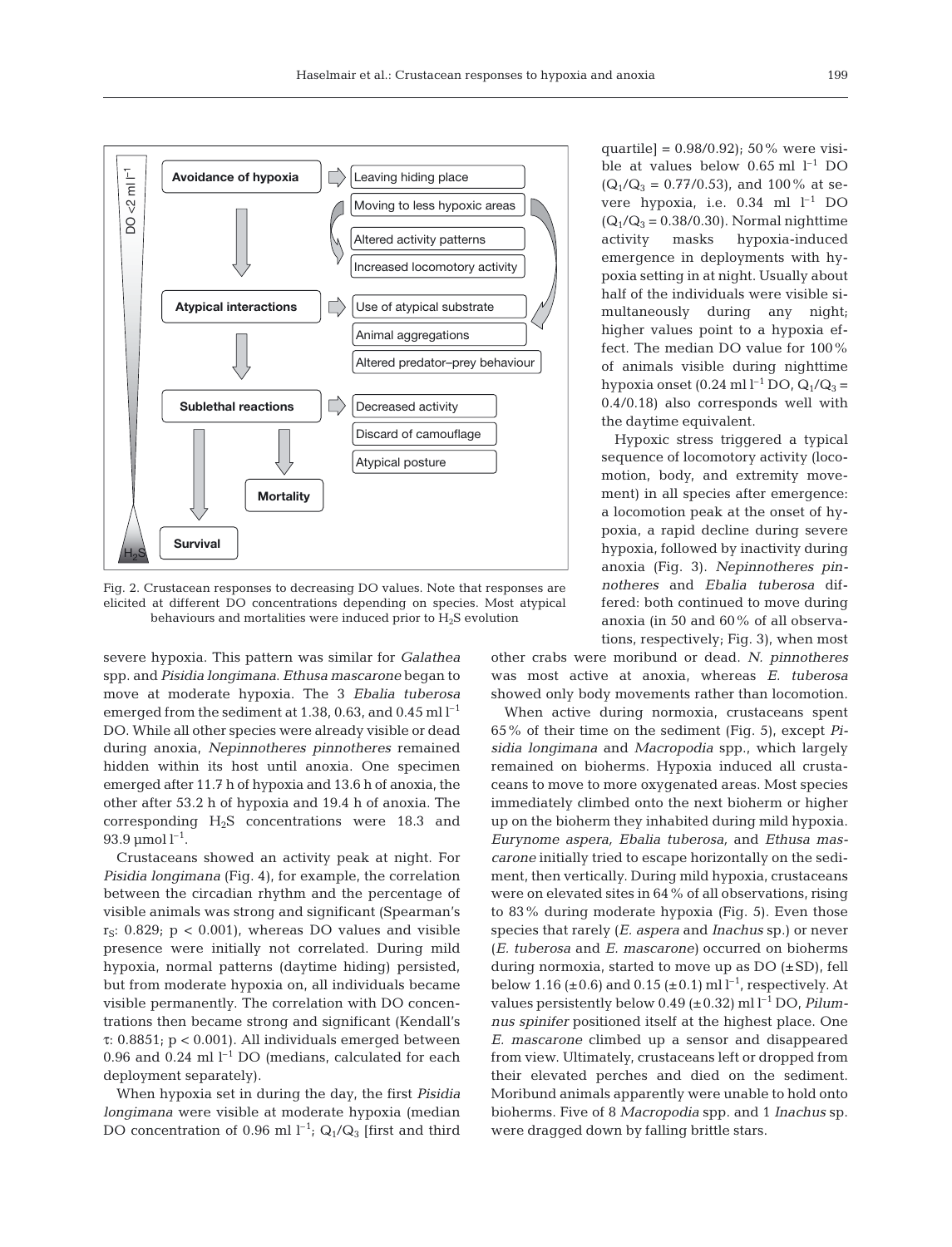# Atypical interactions and sublethal responses

At normoxia, most crustaceans typically avoided each other. With decreasing oxygen concentrations, however, intra- and interspecific interactions gradually increased in number and duration. A common response during mild hypoxia was climbing on top of vagile or-

ganisms such as holothurians, echinoids, or ophiuroids, which are normally not used as a substratum (Fig. 6a). The most frequent interaction response was a diminished distance between individuals of one or different species. During mild hypoxia, dominant individuals of *Pilumnus spinifer* chased subordinate individuals or other crabs such as *Macropodia* spp. away. This behav-



Fig. 3. Species-specific changes in hiding behaviour  $(\Box)$  and locomotory activity ( $\blacksquare$ ) in the 5 oxygen categories. Beyond visible presence, the following specific reactions were considered: *Nepinnotheres pinnotheres*, abandoning its host; *Ebalia tuberosa*, emerging from sediment; *Ethusa mascarone*, dropping its protective shell fragment. Numbers below *x*-axes: number of photographs evaluated per oxygen category. Analyses are by Mann-Whitney *U*-tests (p < 0.05). Same letters above error bars indicate no significant difference between means of the respective oxygen categories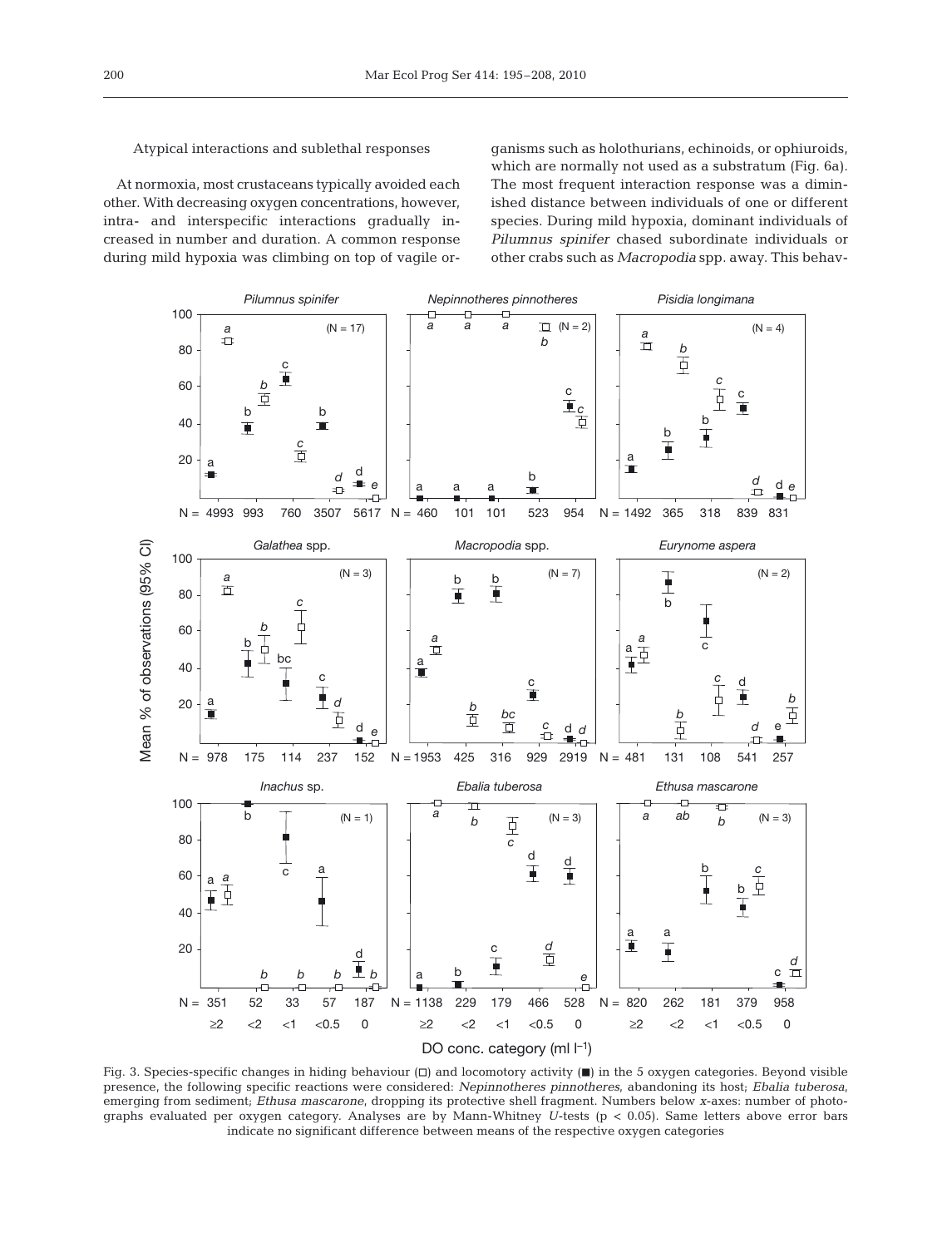

Fig. 4. Visible presence of *Pisidia longimana* during normoxia, hypoxia, and anoxia in selected deployments. Histograms: average number of observations per hour in relation to oxygen values (lower sensor). White and black arrows: 50 and 100% mortality, respectively. Dark horizontal bars: night; white horizontal bars: day

iour ceased during severe hypoxia. For example, at DO below 0.43 ml  $l^{-1}$  (deployment 7) and below 0.27 ml  $l^{-1}$ (deployment 11), no intra- and interspecific aggression was observed between adjoining individuals. This behaviour, coupled with the restricted availability of higher substrata, resulted in atypical aggregations on the highest, most oxygenated sites. With ongoing hypoxia, aggregation sizes increased to a maximum of 27 crustaceans, mostly *Pisidia longimana* but also *P. spinifer*, *Macropodia* spp., and *Eurynome aspera*, along with other small organisms (shrimps, brittle stars, or flatworms; Fig. 6b). The greatest number of aggregations as well as the greatest number of individuals in such aggregations occurred during severe hypoxia (Fig. 6a).

Predator–prey relationships changed during severe hypoxia. Brittle stars never positioned themselves close to *Pilumnus spinifer* during normoxia, but did so during moderate and severe hypoxia. While prey still fled during moderate hypoxia, *Pisidia longimana* and juvenile brittle stars even climbed on top of potential predators at values below 0.5 ml l–1 DO. One *Macropodia* spp. fled from *P. spinifer* at 1.2 ml  $l^{-1}$  DO, but showed no escape reaction below  $0.9$  ml  $l^{-1}$  DO. Another *Macropodia* spp. fled at  $0.6$  ml  $l^{-1}$  DO. Conversely, *P. spinifer* or *Ebalia tuberosa* did not attack nearby prey (juvenile brittle stars, small crustaceans).

A common sublethal response was turning over shortly before death, with no righting response ever being observed thereafter. Among the species-specific sublethal responses, *Ethusa mascarone* discarded its camouflage at 0.4, 0.23, and 0.03 ml  $l^{-1}$  DO. One individual was predated by the anemone *Calliactis* *parasitica* shortly (1.3 h) after discarding its protective shell at  $0.4$  ml  $l^{-1}$  DO and zero H<sub>2</sub>S.

#### **Mortality and survival**

Mortality increased significantly during severe hypoxia and continued during anoxia ( $p < 0.001$ ; Fig. 7a). Overall, 97% of all investigated individuals died, 54% of those during severe hypoxia, with *Galathea* spp., *Macropodia* spp., and *Pisidia longimana* among the first (Fig. 7b). Most crustaceans died before H2S values began to rise. A total of 22 *P. longimana* individuals and 1 *Macropodia* sp. died at low  $H_2S$  concentrations (0.6 to 1.7  $\mu$ mol  $l^{-1}$ ). Most *Pilumnus spinifer* survived lower H<sub>2</sub>S concentrations (<72.8  $\mu$ mol l<sup>-1</sup>; Table 2).

*Pisidia longimana* and *Pilumnus spinifer*, for example, died at significantly

different mean  $(\pm SD)$  DO concentrations  $(0.1 \pm 0.12)$ and  $0.01 \pm 0.01$  ml  $l^{-1}$ , respectively; p = 0.004). The duration of hypoxia/anoxia that caused mortality also differed significantly between *P. longimana* and *P. spinifer* (p = 0.001) and between *P. spinifer* and *Macropodia* spp. (p < 0.001). The mean post-normoxia survival time for *Macropodia* spp. was 17.8 ± 2.7 h, for *P. longimana* 22.5 ± 8.3 h, and for *P. spinifer* 32.5 ±



Fig. 5. Changes in vertical position (all species;  $n = 42$ ) in the 5 oxygen categories. Percentage of observations of specimens positioned at different heights (ground: on sediment; middle: up to 5 cm; high: >5 cm above sediment)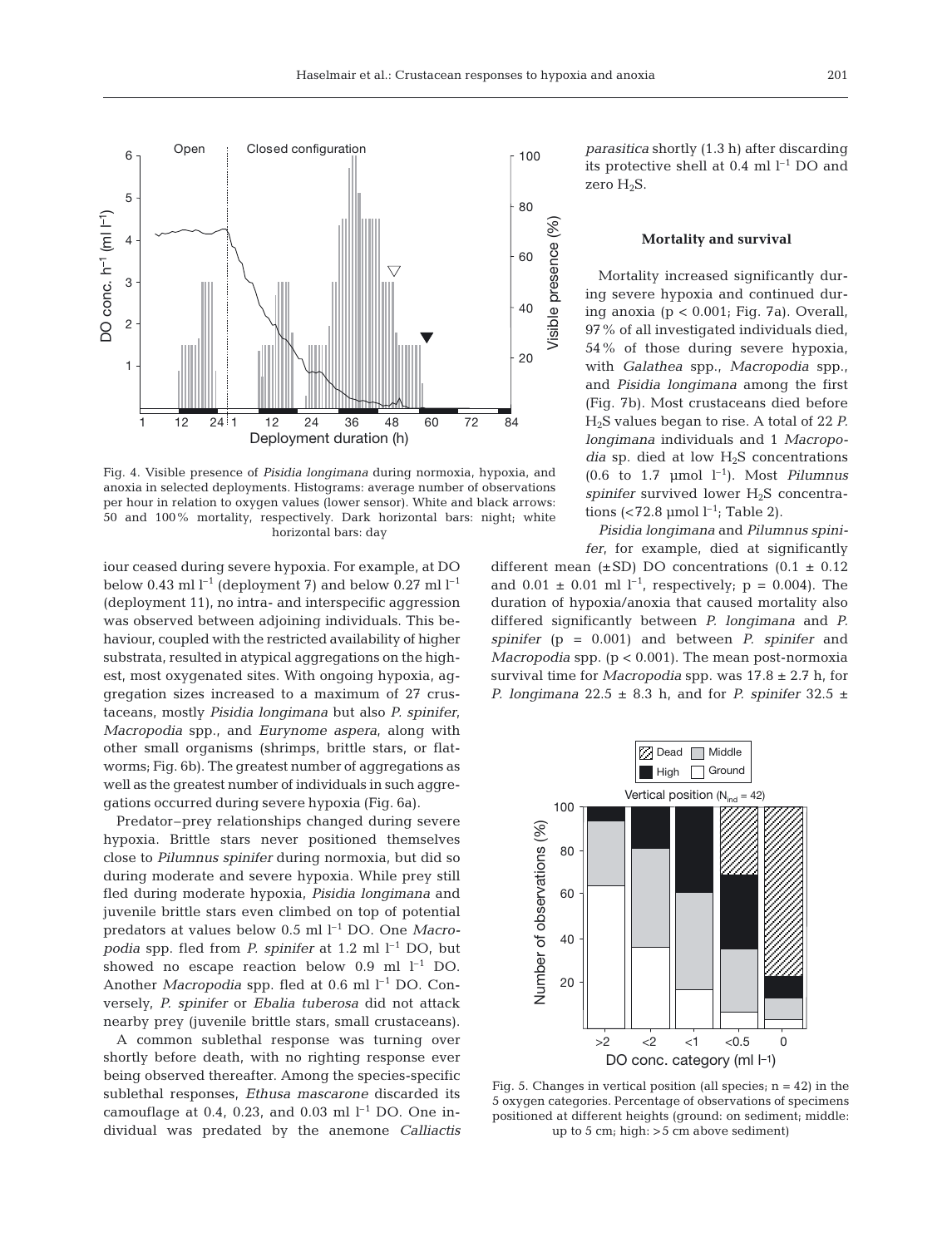9.6 h. The duration and severity of oxygen depletion influenced mortality thresholds. In deployments with a slow oxygen decline, *P. longimana* died at significantly higher concentrations (0.17  $\pm$  0.15 ml l<sup>-1</sup> DO) than in those with a rapid decline  $(0.06 \pm 0.07 \text{ ml l}^{-1} \text{ DO})$  (p < 0.001), a trend also shown by *Macropodia* spp. and *P. spinifer*.

Five individuals of 3 species survived (Fig. 7b). One *Pilumnus spinifer* and 2 *Ebalia tuberosa* were high up on a sponge but moribund at the end of the deployment. Both *Nepinnotheres pinnotheres* individuals survived extended oxygen depletion and high  $H_2S$ concentrations (Table 2) and continued to show very active horizontal and vertical locomotion.

## **DISCUSSION**

#### **Sensor data and biomass**

The EAGU system captured the typical normoxic DO conditions during late summer and autumn in the northern Adriatic Sea and effectively created hypoxia and anoxia and promoted  $H_2S$  production. The occasionally low DO concentrations in the open configuration (minimum 2.6 ml  $l^{-1}$ ) agree with previously recorded near-bottom autumn values (Stachowitsch

1991, Artegiani et al. 1997) and reflect the high oxygen demand of bacterial remineralisation and benthic respiration in periods with stratification (Herndl et al. 1989). Fluctuating concentrations and peak values reflect vertical mixing due to storms (Russo et al. 2005). Although DO concentrations are expected to be higher 20 cm above the sediment than directly at the bottom (Dade et al. 2001), in 2 deployments a reverse situation was observed. We attribute this to complex current patterns (open configuration) and to ventilation by burrowing organisms (closed configuration). The latter effect would be negligible in large-scale anoxia. The drop in pH values from 8.2 to 7.5 should not directly affect the epifauna (Knutzen 1981) but shifts the sulphide equilibrium towards H2S (Jeroschewski et al. 1996).

#### **Behavioural responses**

Most investigations on the responses and adaptations of crustaceans to hypoxia and  $H_2S$  concentrations were conducted in laboratory settings and focused on physiological responses (Airriess & McMahon 1994, Vismann & Hagerman 1996, Burnett & Stickle 2001). Our approach yielded a full range of behavioural responses in a community-level setting. All crus-



Fig. 6. (a) Mean percentage of observations of aggre $gations$  ( $\blacksquare$ ) and of investigated specimens atypically using vagile species as substrates (O) with  $95\%$  confidence intervals (all deployments). n = number of investigated individuals. See Fig. 3 for further details. (b) Aggregation during severe hypoxia (deployment 2: 0.4 ml  $l^{-1}$  DO; zero H<sub>2</sub>S). Numerous *Pisidia longimana* aggregate on *Phallusia mammillata* and on other parts of the bioherm. One *Pilumnus spinifer* and 2 shrimps are visible on the ascidian

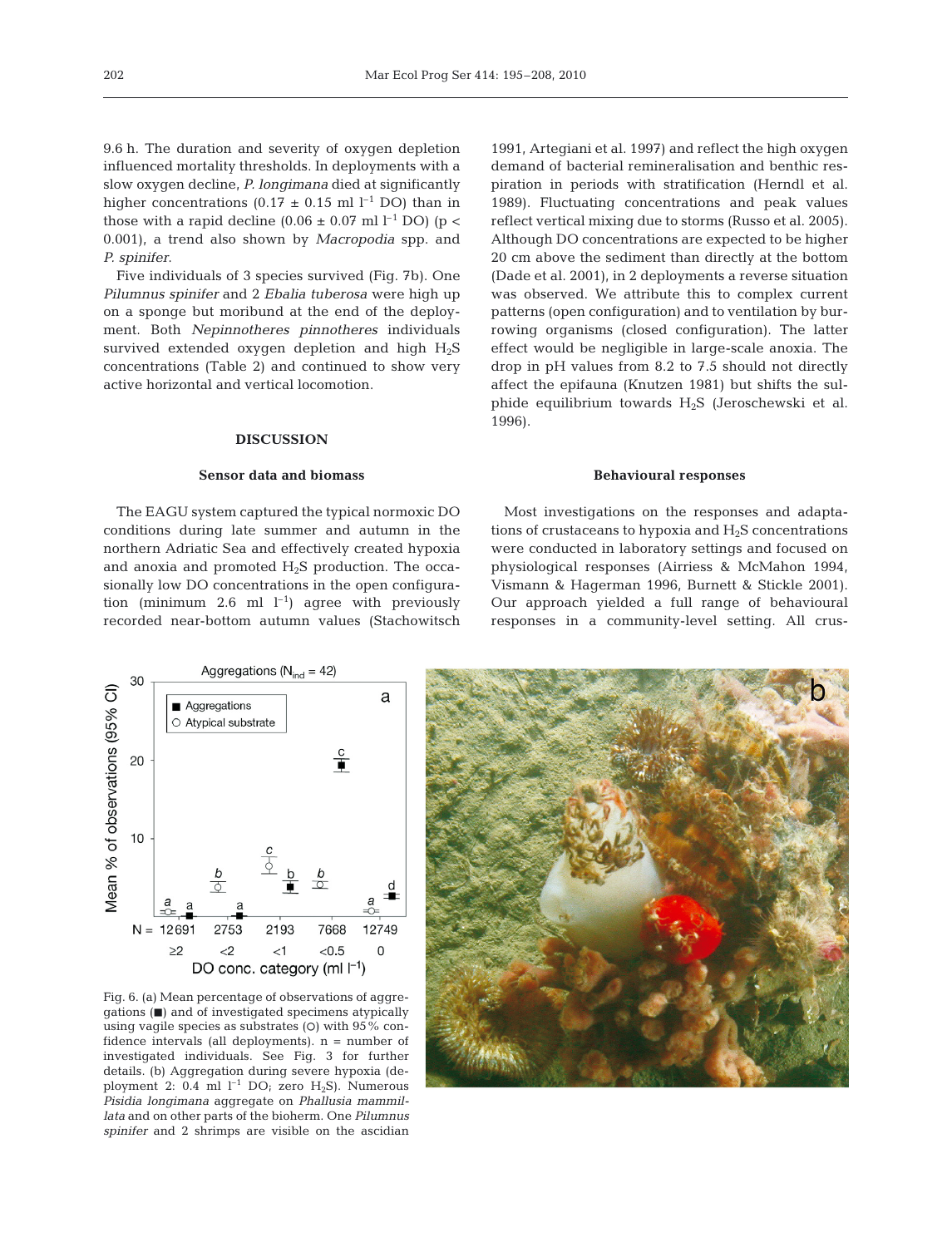

Fig. 7. (a) Mean percentage of observations of dead crustaceans during the 5 oxygen categories. All deployments evaluated. See Fig. 3 for further details. (b) Numbers of individuals of each taxon dying at severe hypoxia and anoxia as well as numbers of surviving taxa  $(n = 184)$ 

taceans showed distinct responses and the respective patterns were repeated across deployments. Certain behaviours coincide with the observations reported elsewhere (Renaud 1986, Wannamaker & Rice 2000); others were previously unreported.

## Avoidance

Avoidance, as an initial response, has been reported in numerous marine species (Pihl et al. 1991, Levin et al. 2009). In Mobile Bay (Alabama, USA) for example, vertical mass migrations of later moribund and easily capturable demersal fish and crustaceans to the shoreline are known as 'jubilees' (May 1973). The direction of escape in our deployments was either vertical or horizontal, probably reflecting the degree of association to bioherms. Based on survival times, all those species that initially fled horizontally were less sensitive to hypoxia. The higher DO concentrations at typical bioherm heights (ca. 20 cm) allow crustaceans to survive longer there. Such refuges are therefore important for short-term or near-ground hypoxia but would probably become insignificant at severe, prolonged, and largescale anoxia.

Daytime presence of normally cryptic crustaceans *(Pilumnus spinifer*, *Pisidia longimana,* and *Galathea* spp.) indicates stress. Rosenberg et al. (1991) also observed the abandonment of protected positions in laboratory experiments at species-specific DO thresholds. In our deployments, most species emerged during mild hypoxia (median 1.6 ml  $l^{-1}$  DO for the majoidean crabs and 1.4 ml l–1 DO for *P. spinifer)*. *Ethusa mas-* *carone* and the less sensitive *Ebalia tuberosa* maintained their normal activity patterns longer, until moderate and severe hypoxia, respectively. *P. longimana* tended to hide longer than other crustaceans, possibly because such small crabs need to minimise the predation risk as long as possible, as reported for amphipods by Johansson (1997). When intraspecific behaviours were not correlated to one critical DO concentration— 3 *E. tuberosa* emerged from the sediment at different stages of hypoxia during the night—normal nocturnal emergence (Schembri 1979) probably masked direct responses to hypoxia. Hypoxia forced all crustaceans to abandon their normal activity patterns regardless of the time of day. Circadian rhythms are widespread in crustaceans (deCoursey 1983, Aréchiga et al. 1993). *P. longimana, P. spinifer,* and *Macropodia* spp. are night active, probably a predator avoidance strategy (deGrave & Turner 1997). We identified 1 ml  $l^{-1}$  DO as the species-specific threshold for visible presence in *P. longimana*. Once emerged, no crustaceans hid again unless DO temporarily increased (see Riedel et al. 2008b).

Avoidance reactions involved up to threefold greater locomotory activity in all species. Thereafter, activity decreased, typically ending in immobility at severe hypoxia. Such a pattern has also been reported in the blue crab *Callinectes sapidus* (deFur et al. 1990) and various shrimp species (Hagerman & Uglow 1984, Renaud 1986). Reduced locomotion is a common strategy to save energy, which is required for respiration (Johansson 1997, Mistri 2004). Declining activity may also involve switching to energyconserving metabolic depression (Wu 2002). Reported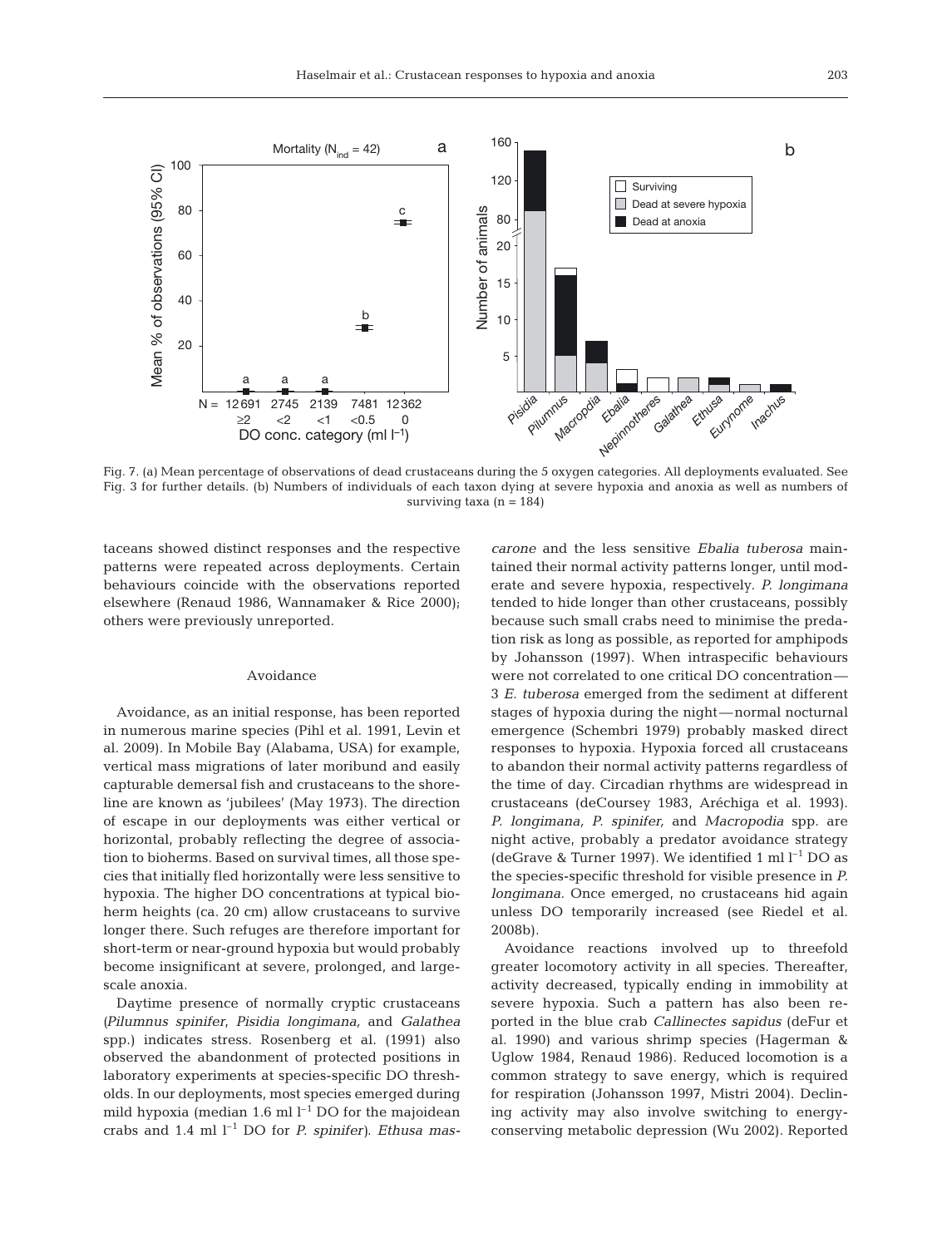| Dead taxa<br>$\mathbf n$                     |                |                                    | DO ${\rm (mll^{-1})}$ |                 | Duration of hypoxia (h)   |               | $H_2S \; (\text{µmol l}^{-1})$ |            |
|----------------------------------------------|----------------|------------------------------------|-----------------------|-----------------|---------------------------|---------------|--------------------------------|------------|
|                                              |                |                                    | Median<br>$(Q_1/Q_3)$ | Range           | Median<br>$(Q_1/Q_3)$     | Range         | Median<br>$(Q_1/Q_3)$          | Range      |
| Pisidia longimana                            | 150            |                                    | 0.03<br>(0/0.1)       | $0 - 0.3$       | 21.3<br>(16.2/26.8)       | $9.5 - 45.0$  | $\Omega$<br>(0/0)              | $0 - 1.68$ |
| Pilumnus spinifer                            | 16             |                                    | $\Omega$<br>(0/0.01)  | $0 - 0.03$      | 33.0<br>(23.4/37.4)       | $17.1 - 54.3$ | 1.42<br>(0/10.77)              | $0 - 72.8$ |
| Macropodia spp.                              | 7              |                                    | $\Omega$<br>(0/0.19)  | $0 - 0.39$      | 16.4<br>(15.8/19.6)       | $14.9 - 22.3$ | $\Omega$<br>(0/0.005)          | $0 - 0.84$ |
| Ethusa mascarone                             | $\overline{2}$ |                                    |                       | $0/0.4^{\rm a}$ |                           | $30.2/10.3^a$ |                                | $\Omega$   |
| Galathea spp.                                | $\overline{2}$ |                                    |                       | 0.03/0.33       |                           | 21.8/17.8     |                                | $\Omega$   |
| Eurynome aspera                              |                |                                    |                       | 0.19            |                           | 25.1          |                                | $\Omega$   |
| <i>Inachus</i> sp.                           |                |                                    |                       | $\Omega$        |                           | 24.6          |                                | $\Omega$   |
| <sup>a</sup> One predated animal             |                |                                    |                       |                 |                           |               |                                |            |
| DO ${\rm (mll^{-1})}$<br>Surviving taxa<br>n |                | Duration of hypoxia $+$ anoxia (h) |                       |                 | $H_2S$ (µmol $l^{-1}$ )   |               |                                |            |
| P. spinifer                                  |                | 1                                  |                       | $\Omega$        | $22.7 + 8.5$              |               | $\Omega$                       |            |
| Ebalia tuberosa                              |                | $\overline{2}$                     | 0                     |                 | $21.8 + 14.1/34.2 + 23.6$ |               | 12.8/19.2                      |            |
| Nepinnotheres pinnotheres                    |                | $\overline{2}$                     | $\Omega$              |                 | $53.2 + 24.6/11.7 + 78$   |               | 126.1/111.6                    |            |

Table 2. DO and H<sub>2</sub>S concentrations at time of death or end of deployment (surviving taxa) and the duration of hypoxia and anoxia until death or end of deployment. If  $n \leq 2$ , range is replaced by measured value(s).  $Q_1$ : first quartile;  $Q_3$ : third quartile

species-specific thresholds for reduced activity are 2 ml l–1 DO for *Crangon crangon* (Hagerman & Szaniawska 1986) and juvenile *Nephrops norvegicus* (Eriksson & Baden 1997), similar to the thresholds we found for *Inachus* sp. and *Eurynome aspera.* Nevertheless, most crustaceans in our study showed a first significant reduction in activity later, i.e. between 1 and  $0.5$  ml  $l^{-1}$  DO. Two interpretations are possible: a greater tolerance in the natural, structurally complex setting (versus laboratory conditions), or a community composition adapted to low oxygen concentrations.

#### Atypical interactions and sublethal responses

Atypical interactions included using atypical substrata, multi-species aggregations, loss of habitat segregation, and altered predator–prey interactions. Examples for sublethal responses are atypical postures and discarding of camouflage.

In the northern Adriatic, the brittle star *Ophiothrix quinquemaculata* is known to climb onto and hitch rides with holothurians *Holothuria tubulosa* (Stachowitsch 1979). Crustaceans typically avoid mobile organisms as a substratum. During mild and moderate hypoxia, however, crustaceans crawled on any available structure or organism and formed multi-species aggregations. Intraspecific aggregations are known for non-territorial crustaceans like *Pisidia longimana* (Pallas et al. 2006), but are reported here for the first time

for the highly territorial (Wurzian 1977) *Pilumnus spinifer* as well. Loss of intraspecific aggression and territorial behaviour has also been described for *Mundia quadrispina,* but at a much lower threshold  $( $0.15 \text{ ml } l^{-1}$  DO; Burd & Brinkhurst 1984). These$ aggregations signal high hypoxic stress and are an indicator for severe hypoxia.

Hypoxia also affected intraspecific habitat segregation: juvenile majoidean crabs normally hid on bioherms, whereas adults were found on the sediment or hidden beneath an anemone or sponge. At hypoxia, both aggregated on bioherms.

Feeding behaviour and predator–prey interactions were also affected. *Pilumnus spinifer* normally feeds on small galatheid/porcellanid crabs and juvenile brittle stars (Števčić 1975). The predatory crab determines the distribution of the brittle star *Ophiothrix quinquemaculata*, which normally maintains at least a 1 to 2 cm distance or avoids crab-occupied bioherms entirely (Wurzian 1977). If contact is made, brittle stars retract their arms and re-establish a safe distance (Riedel et al. 2008a). At severe hypoxia, however, brittle stars and crabs aggregated together. The absence of predator avoidance is common in oxygen-deficient environments (Johansson 1997) and was also recorded here for *Galathea* sp. and *Pisidia longimana*. The behaviour necessary to maintain aerobic respiration exposure on higher substrates—is inappropriate for avoiding predation (Pihl et al. 1991, Mistri 2004). Whether moribund or inactive individuals are easy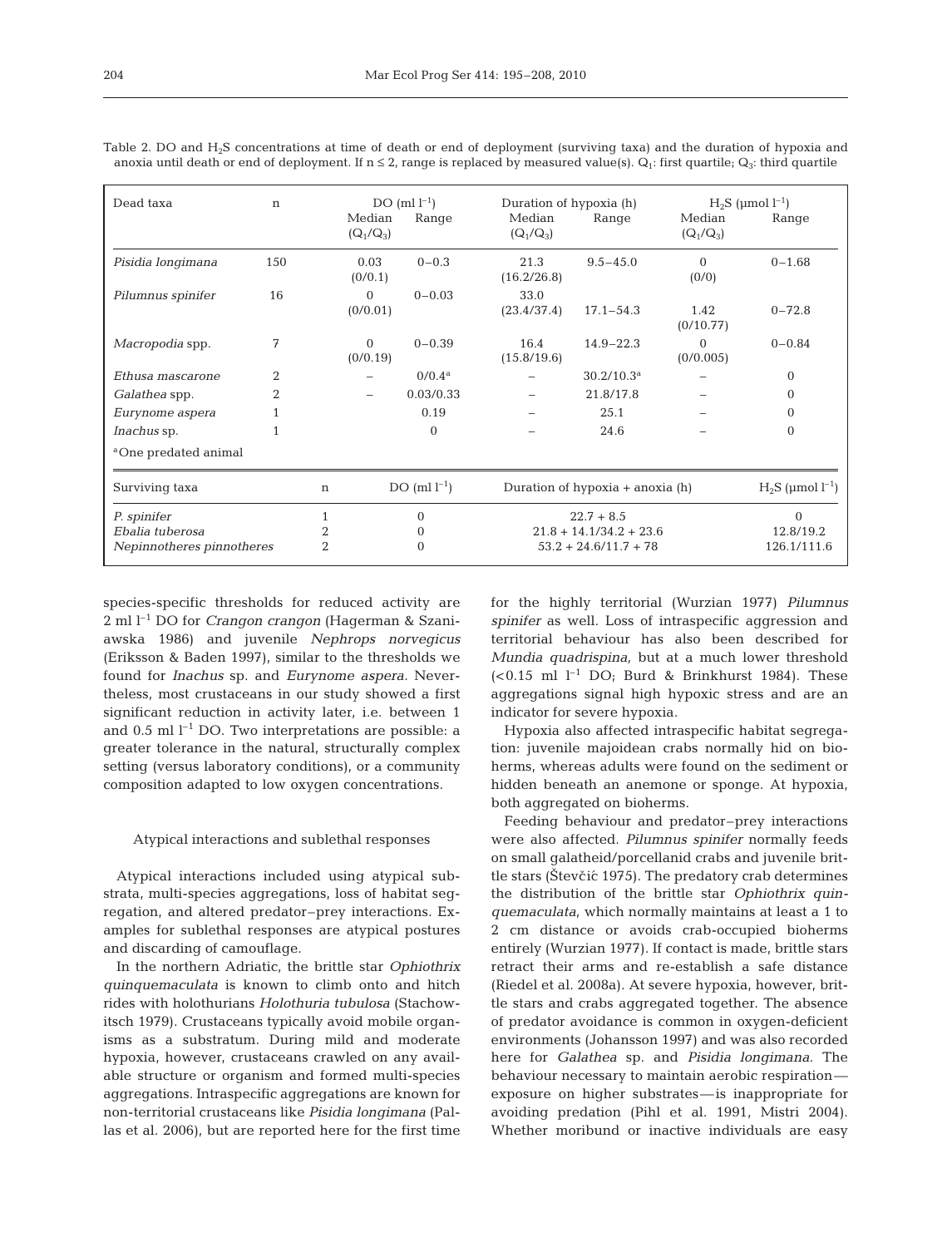prey depends on the relative hypoxic sensitivity of predator and prey. Hypoxia affects predator–prey interactions to the benefit of the more tolerant species (Sagasti et al. 2001). Predators may be less tolerant, in which case potential prey can attain a partial refuge at low oxygen concentrations (Sandberg 1994, Taylor & Eggleston 2000). This was the case here for the prey of *P. spinifer* and *Ebalia tuberosa*. Predation can also be interrupted to save energy, with hypoxia-induced starvation potentially posing a greater threat than low DO values (Baden et al. 1990). In contrast, more tolerant pelagic or opportunistic predators can exploit moribund or slowly recovering benthos (Karlson et al. 2002, Norkko et al. 2006). The anemone *Calliactis parasitica*, for example, took advantage of the situation (see also Riedel et al. 2008a) and predated one *Ethusa mascarone* at severe hypoxia after the crab discarded its protective shell. Discarding camouflage is a sublethal behaviour also observed in the sea urchin *Psammechinus microtuberculatus* (Riedel et al. 2008b). Holding a shell fragment is apparently energetically costly and may restrict mobility. One shell-less *Ethusa mascarone* climbed high up an oxygen sensor, perhaps extending its survival time. Nonetheless, *E. mascarone* discarded its camouflage relatively late  $(0.23 \text{ ml } l^{-1} \text{ DO})$ . This indicates a trade-off between predation risk, mobility and obtaining sufficient oxygen.

## **Mortality and survival**

While crustaceans are among the most sensitive taxa to low DO and to  $H_2S$  (Theede et al. 1969, Gray et al. 2002, Vaquer-Sunyer & Duarte 2008), those living in environments with permanently or temporarily low oxygen concentrations, such as thalassinideans, are remarkably tolerant (Atkinson & Taylor 2005). Mortalities typically occur below 1 ml  $l^{-1}$  DO, and mass mortality below 0.5 ml  $l^{-1}$  (Diaz & Rosenberg 1995). The mortality thresholds in our study were mainly below  $0.5$  ml l<sup>-1</sup> DO (overall median: 0.03 ml l<sup>-1</sup> DO). Mortality was rapid when prolonged severe hypoxia or anoxia occurred. After a median 21.5 h of hypoxia, almost all crustaceans were dead, indicating a general low tolerance. Many species that can cope with shortterm hypoxia by changing their behaviour or adapting physiologically cannot survive extended or severe events (Hagerman & Szaniawska 1988, Airriess & McMahon 1994). Crustaceans may generally lack efficient physiological adaptations (Bernatis et al. 2007), promoting the initial vertical escape reaction. Limited anaerobic capacities may also help explain low survival rates (Hagerman & Vismann 1995).

The sequence of mortality was the same in all deployments. Thus, from a monitoring standpoint, dead anomurans (*Pisidia longimana* and *Galathea* spp.) and majoidean crabs indicate severe hypoxia, whereas dead *Ethusa mascarone* and *Pilumnus spinifer* indicate anoxia. Juveniles and smaller individuals tended to die earlier than adults in the same deployment. This confirms the role of size and development stage, whereby juveniles and moulting crabs are more sensitive than adults (Stickle et al. 1989, Eriksson & Baden 1997), as are smaller individuals of a particular species (e.g. *Mundia quadrispina*; Burd & Brinkhurst 1984).

Finally, the course of hypoxia is known to influence mortality and survival times (e.g. polychaetes; Llansó 1991), which we observed here for crustaceans as well. A rapid drop killed the crustaceans at clearly higher DO concentrations and shortened survival times (e.g. *Pisidia longimana)*. This scenario may limit the ability to flee, adapt, or otherwise compensate (McMahon 2001). For all species except *Pilumnus spinifer* and *Ebalia tuberosa*, mortality is directly attributable to oxygen depletion because they died before  $H_2S$  developed. We therefore identify hypoxia as the limiting factor.  $H_2S$  considerably decreases tolerance to oxygen depletion (Kang et al. 1993), reduces survival times by an average of 30% (Vaquer-Sunyer & Duarte 2010), and clearly promoted the mortality of crustaceans still alive at anoxia here. In *E. tuberosa*, for example, 12 to 21 µmol  $l^{-1}$  H<sub>2</sub>S were measured at the time of death. A similar concentration (16.2 µmol  $l^{-1}$  H<sub>2</sub>S) causes paralysis in the brown shrimp *Crangon crangon* (Vismann 1996).

*Ebalia tuberosa* and *Nepinnotheres pinnotheres* survived prolonged hypoxia as well as anoxia. The burying lifestyle of the former involves behavioural and morphological adaptations of the respiratory system, namely increased heart and scaphognathite activity and thus gill ventilation (Schembri 1979), which may provide benefits during hypoxia. Two *E. tuberosa* survived at least 14 h of anoxia (deployment ended), and one died after 19 h. Schembri (1979) found similar mortality thresholds (10 to 20 h) at anoxia for *E. tuberosa* in aquarium experiments. Nevertheless, this species tolerates hypoxic/ anoxic conditions and low  $H_2S$  concentrations (max. 19.2  $\mu$ mol l<sup>-1</sup>) for at least 1 to 2 d.

Anoxia triggered the first visible response (host abandonment) in both *Nepinnotheres pinnotheres*. This points to high tolerance, but is nevertheless a very unusual behaviour for female individuals (Christensen & McDermott 1958). Pea crabs, especially species living in bivalves, are well adapted to low oxygen concentrations (Stauber 1945). Here, they also showed high tolerance to  $H_2S$ . In general, marine species with a high tolerance toward oxygen deficiency also cope better with sulphidic conditions (Theede et al. 1969). Based on its late reaction and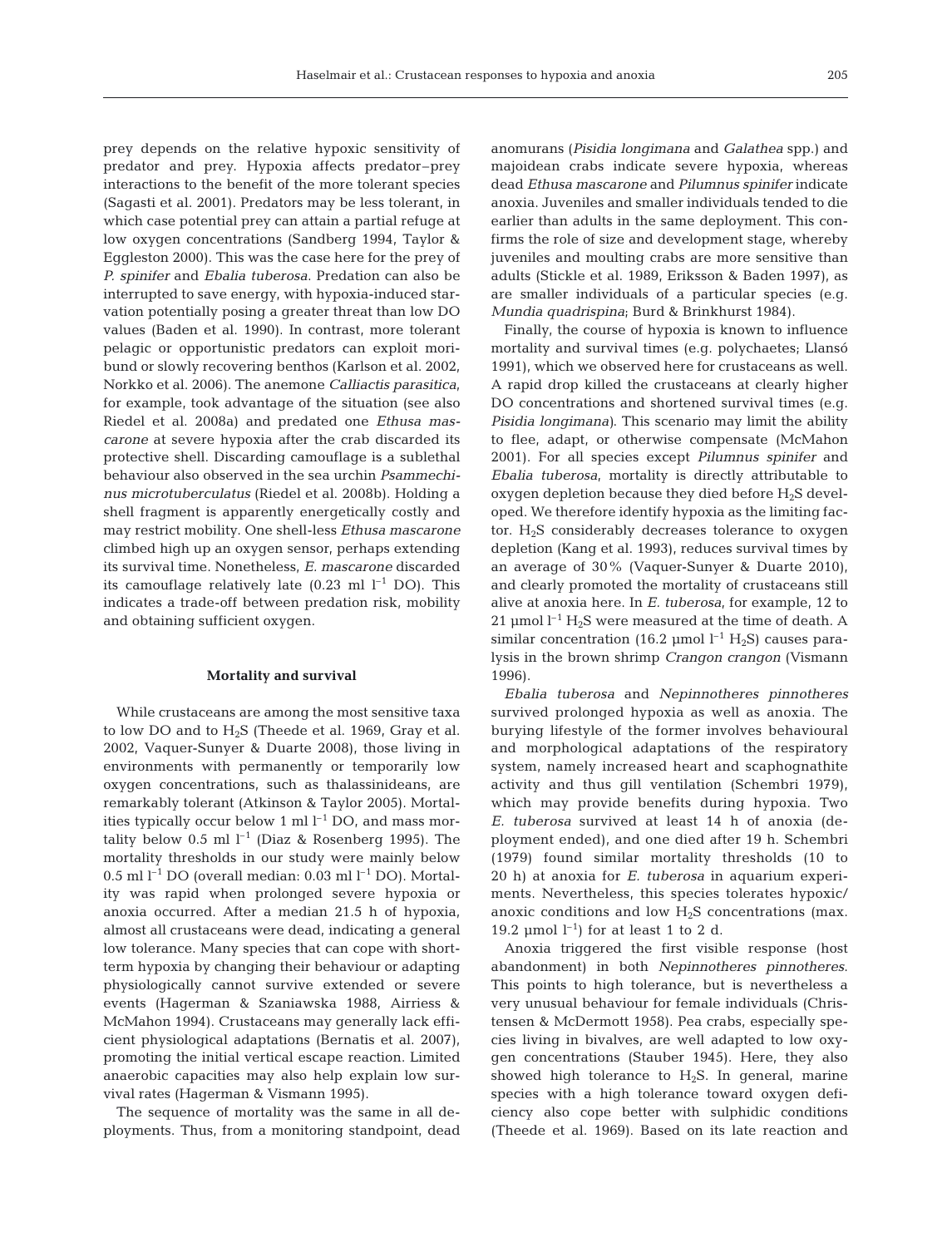survival, *N. pinnotheres* can be classified as highly  $\triangleright$  Christensen AM, McDermott JJ (1958) Life-history and bioltolerant of hypoxia and anoxia and as  $H<sub>2</sub>S$  tolerant for at least 1 to 3 d.

# **CONCLUSION**

The present study highlights the complexity and interdependence of abiotic and biotic factors as well and differentiating low-DO-related responses, survival times, and mortality rates of crustaceans *in situ*. The distinct behaviours and common patterns demonstrate the benefit of using this sensitive group as an early warning signal to gauge the severity of the low DO seas.

*Acknowledgements.* This research was conducted in the framework of project P17655-B03 (Austrian Science Fund; FWF). We thank P. Steiner and I. Gallmetzer for technical and diving support, P. Dworschak (Natural History Museum Vienna) for help with crustacean identification, and J. Ott and J. Hohenegger for comments and discussion on an earlier version of this manuscript. Special thanks to the director and staff of the Marine Biology Station (MBS) in Piran, Slovenia, for their hospitality and support during our field work.

# LITERATURE CITED

- ► Airriess C, McMahon B (1994) Cardiovascular adaptations enhance tolerance to environmental hypoxia in the crab *Cancer magister.* J Exp Biol 190:23–41
- ▶ Aréchiga H, Fernéndez-Quiróz F, de Miguel FF, Rodríguez-Sosa L (1993) The circadian system of crustaceans. Chronobiol Int 10:1–19
- ▶ Artegiani A, Paschini E, Russo A, Bregant D, Raicich F, Pinardi N (1997) The Adriatic Sea general circulation. Part I: Air-sea interactions and water mass structure. J Phys Oceanogr 27:1492–1514
	- Atkinson RJA, Taylor AC (2005) Aspects of the physiology, biology and ecology of thalassinidean shrimps in relation to their burrow environment. Oceanogr Mar Biol Annu Rev 43:173–210
- ► Baden SP, Pihl L, Rosenberg R (1990) Effects of oxygen depletion on the ecology, blood physiology and fishery of the Norway lobster *Nephrops norvegicus*. Mar Ecol Prog Ser 67:141–155
- ▶ Bernatis JL, Gerstenberger SL, McGaw IJ (2007) Behavioural responses of the Dungeness crab, *Cancer magister*, during feeding and digestion in hypoxic conditions. Mar Biol 150:941–951
- galatheid crab *Mundia quadrispina* (Benedict 1902) in relation to oxygen concentrations in British Columbia fjords. J Exp Mar Biol Ecol 81:1–20
	- Burnett LE, Stickle WB (2001) Physiological responses to hypoxia. In: Rabalais NN, Turner RE (eds) Coastal hypoxia: consequences for living resources and ecosystems. Coastal and estuarine studies, Vol 58. American Geophysical Union, Washington, DC, p 101–114
- ogy of the oyster crab *Pinnotheres ostreum* Say. Biol Bull (Woods Hole) 114:146–179
- Dade WB, Hogg AJ, Boudreau BP (2001) Physics of flow above the sediment-water interface. In: Boudreau BP, Jørgensen BB (eds) The benthic boundary layer: transport processes and biogeochemistry. Oxford University Press, Oxford
- deCoursey PJ (1983) Biological timing. In: Bliss DE (ed) The biology of crustacea, Vol 7. Academic Press, New York, p 107–152
- as inter- and intraspecific interactions in influencing  $\triangleright$  deFur P, Mangum CP, Reese JE (1990) Respiratory responses of the blue crab *Callinectes sapidus* to long-term hypoxia. Biol Bull (Woods Hole) 178:46–54
	- ► Degobbis D, Fonda-Umani S, Franco P, Malej A, Precali R, Smodlaka N (1995) Changes in the northern Adriatic ecosystem and the hypertrophic appearance of gelatinous aggregates. Sci Total Environ 165:43–58
- events that can lead to dead zones in shallow coastal  $\triangleright$  deGrave S, Turner JR (1997) Activity rhythms of the squatrice serves of the squatrice of the squatrice of the squatrice of the squatrice of the squatrice of the lobsters, *Galathea squamifer*a and *G. strigosa* (Crustacea: Decapoda: Anomura) in south-west Ireland. J Mar Biol Assoc UK 77:273–276
	- ► Diaz RJ (2001) Overview of hypoxia around the world. J Environ Qual 30:275–281
		- Diaz RJ, Rosenberg R (1995) Marine benthic hypoxia: a review of its ecological effects and the behavioural responses of benthic macrofauna. Oceanogr Mar Biol Annu Rev 33:245–303
	- ► Diaz RJ, Rosenberg R (2008) Spreading dead zones and consequences for marine ecosystems. Science 321: 926–929
	- ► Eriksson SP, Baden SP (1997) Behaviour and tolerance to hypoxia in juvenile Norway lobster (*Nephrops norvegicus*) of different ages. Mar Biol 128:49–54
	- ► Fedra K, Ölscher E, Scherübel C, Stachowitsch M, Wurzian R (1976) On the ecology of a north Adriatic benthic community: distribution, standing crop and composition of the macrobenthos. Mar Biol 38:129–145
	- ► Gray JS, Wu RSS, Or YY (2002) Effects of hypoxia and organic enrichment on the coastal marine environment. Mar Ecol Prog Ser 238:249–279
	- ► Hagerman L, Szaniawska A (1986) Behaviour, tolerance and anaerobic metabolism under hypoxia in the brackishwater shrimp *Crangon crangon.* Mar Ecol Prog Ser 34: 125–132
	- ► Hagerman L, Szaniawska A (1988) Respiration, ventilation and circulation under hypoxia in the glacial relict *Saduria (Mesidotea) entomon.* Mar Ecol Prog Ser 47:55–63
	- ► Hagerman L, Uglow RF (1984) The influence of hypoxia on the blood regulation of the brackish water shrimp *Palaemonetes varians* Leach. J Exp Mar Biol Ecol 76:157–165
	- ► Hagerman L, Vismann B (1995) Anaerobic metabolism in the shrimp *Crangon crangon* exposed to hypoxia, anoxia and hydrogen sulfide. Mar Biol 123:235–240
		- Haselmair A (2008) Experimentally induced anoxia in the northern Adriatic Sea: behavioural responses and mortalities of benthic crustaceans. MS thesis, University of Vienna
- ► Burd BJ, Brinkhurst RO (1984) The distribution of the ► Herndl GJ, Peduzzi P, Fanuko N (1989) Benthic community metabolism and microbial dynamics in the Gulf of Trieste (northern Adriatic Sea). Mar Ecol Prog Ser 53:169–178
	- ► Jeroschewski P, Steuckart C, Kühl M (1996) An amperomeric microsensor for the determination of  $H_2S$  in aquatic environments. Anal Chem 68:4351–4357
	- Johansson B (1997) Behavioural response to gradually declin-➤ing oxygen concentration by Baltic Sea macrobenthic crustaceans. Mar Biol 129:71–78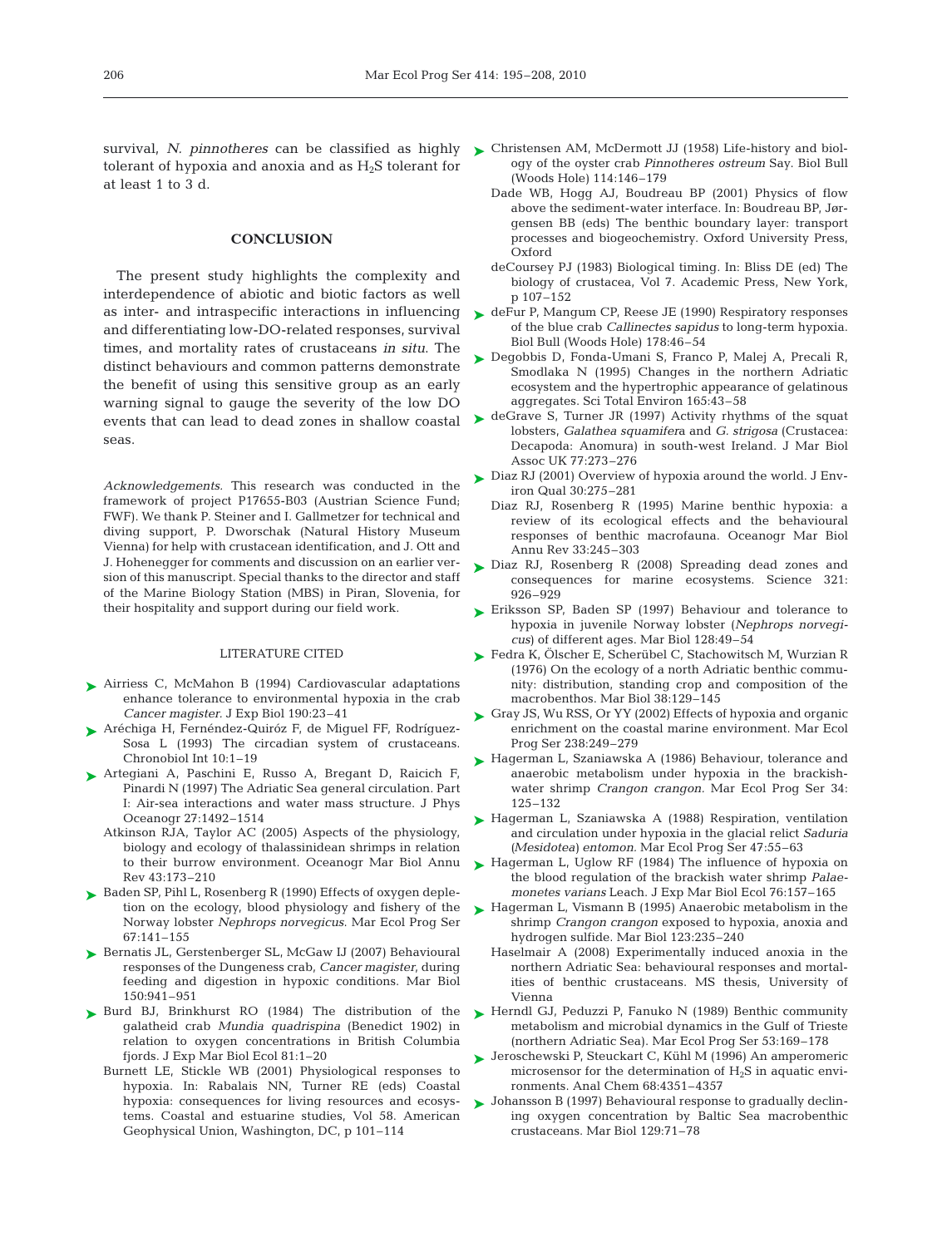- ▶ Justić D, Rabalais NN, Turner ER, Wiseman JWJ (1993) Seasonal coupling between riverborne nutrients, net productivity and hypoxia. Mar Pollut Bull 26:184–189
	- Kang J, Matsuda O, Yamamoto T (1993) Effects of low dissolved oxygen and hydrogen sulfide on early developmental stages of blue crab, *Portunus trituberculatus* in Hiroshima Bay, Japan. J Fac Appl Biol Sci Hiroshima Univ 32:61–70
	- Karlson K, Rosenberg R, Bonsdorff E (2002) Temporal and spatial large-scale effects of eutrophication and oxygen deficiency on benthic fauna in Scandinavian and Baltic waters: a review. Oceanogr Mar Biol Annu Rev 40:427–489
- ► Knutzen J (1981) Effects of decreased pH on marine organisms. Mar Pollut Bull 12:25–29
- ► Levin LA, Ekau W, Gooday AJ, Jorissen F and others (2009) Effects of natural and human-induced hypoxia on coastal benthos. Biogeosci Discuss 6:3563–3654
- ► Llansó RJ (1991) Tolerance of low dissolved oxygen and hydrogen sulfide by the polychaete *Streblospio benedicti* (Webster). J Exp Mar Biol Ecol 153:165–178
- ► Lotze HK, Lenihan HS, Bourque BJ, Bradbury RH and others (2006) Depletion, degradation, and recovery potential of estuaries and coastal seas. Science 312:1806–1809
- ► May EB (1973) Extensive oxygen depletion in Mobile Bay, Alabama. Limnol Oceanogr 18:353–366
- ► McMahon BR (2001) Respiratory and circulatory compensation to hypoxia in crustaceans. Respir Physiol 128:349–364
- ► Mistri M (2004) Effects of hypoxia on predator–prey interactions between juvenile *Carcinus aestuarii* and *Musculista senhousia.* Mar Ecol Prog Ser 275:211–217
- ▶ Norkko A, Rosenberg R, Thrush SF, Whitlatch RB (2006) Scale- and intensity-dependent disturbance determines the magnitude of opportunistic response. J Exp Mar Biol Ecol 330:195–207
- ► Pallas A, García-Calvo B, Corgos A, Bernárdez C, Freire J (2006) Distribution and habitat use patterns of benthic decapod crustaceans in shallow waters: a comparative approach. Mar Ecol Prog Ser 324:173–184
- ► Pihl L, Baden SP, Diaz RJ (1991) Effects of periodic hypoxia on distribution of demersal fish and crustaceans. Mar Biol 108:349–360
- ► Rabalais NN, Turner RE, Scavia D (2002) Beyond science into policy: Gulf of Mexico hypoxia and the Mississippi River. BioScience 52:129–142
- ▶ Reiffenstein RJ, Hulbert WC, Roth SH (1992) Toxicology of hydrogen sulfide. Annu Rev Pharmacol Toxicol 32: 109–134
- sea water by brown shrimp, *Penaeus aztecus* (Ives), and white shrimp *Penaeus setiferus* (Linnaeus). J Exp Mar Biol Ecol 98:283–292
- ► Riedel B, Stachowitsch M, Zuschin M (2008a) Sea anemones and brittle stars: unexpected predatory interactions during induced *in situ* oxygen crises. Mar Biol 153: 1075–1085
- ► Riedel B, Zuschin M, Haselmair A, Stachowitsch M (2008b) Oxygen depletion under glass: behavioural responses of benthic macrofauna to induced anoxia in the northern Adriatic. J Exp Mar Biol Ecol 367:17–27
- ► Rosenberg R, Hellman B, Johansson B (1991) Hypoxic tolerance of marine benthic fauna. Mar Ecol Prog Ser 79: 127–131
- ▶ Russo A, Maccaferri S, Djakovac T, Precali R and others (2005) Meteorological and oceanographic conditions in the northern Adriatic Sea during the period June 1999–July 2002: influence on the mucilage phenomenon. Sci Total Environ 353:24–38
- ► Sagasti A, Schaffner LC, Duffy JE (2001) Effects of periodic hypoxia on mortality, feeding and predation in an estuarine epifaunal community. J Exp Mar Biol Ecol 258: 257–283
- ► Sala E, Knowlton N (2006) Global marine biodiversity trends. Annu Rev Environ Resour 31:93–122
- Sandberg E (1994) Does short-term oxygen depletion affect predator–prey relationships in zoobenthos? Experiments with the isopod *Saduria entomon.* Mar Ecol Prog Ser 103:73–80 ➤
- ► Schembri PJ (1979) Oxygen consumption and the respiratory responses to declining oxygen tension in the crab *Ebalia tuberosa* (Pennant) (Crustacea: Decapoda: Leucosiidae). J Exp Mar Biol Ecol 41:133–142
- Stachowitsch M (1979) Movement, activity pattern, and role of a hermit crab population in a sublittoral epifaunal community. J Exp Mar Biol Ecol 39:135–150 ➤
- ► Stachowitsch M (1984) Mass mortality in the Gulf of Trieste: the course of community destruction. PSZN I: Mar Ecol 5: 243–264
	- Stachowitsch M (1991) Anoxia in the northern Adriatic Sea: rapid death, slow recovery. In: Tyson RV, Pearson TH (eds) Modern and ancient continental shelf anoxia. Geological Society, Special Publication, London, p 119–129
	- Stachowitsch M, Riedel B, Zuschin M, Machan R (2007) Oxygen depletion and benthic mortalities: the first *in situ* experimental approach to documenting an elusive phenomenon. Limnol Oceanogr Methods 5:344–352
- ► Stauber LA (1945) *Pinnotheres ostreum*, parasitic on the American oyster, *Ostrea* (Gryphaea) *virginica.* Biol Bull (Woods Hole) 88:269–291
	- Števčić Z (1975) Autecological investigations of the crab *Pilumnus spinifer* (H. Milne Edwards) in the region Rovinj. Ekologija 10:183–189
- ► Stickle WB, Kapper MA, Liu LL, Gnaiger E, Wang SY (1989) Metabolic adaptations of several species of crustaceans and molluscs to hypoxia: tolerance and microcalorimetric studies. Biol Bull (Woods Hole) 177:303–312
	- Supić N, Orliç M, Degobbis D, Dakovac T, Krajcar V, Precali R (2002) Occurrence of the Istrian Coastal Countercurrent in 2000, a year with a mucilage event. Geofizika 18-19: 45–57
- ► Taylor DL, Eggleston DB (2000) Effects of hypoxia on an estuarine predator–prey interaction: foraging behavior and mutual interference in the blue crab *Callinectes sapidus* and the infaunal clam prey *Mya arenaria.* Mar Ecol Prog Ser 196:221–237
- ► Renaud ML (1986) Detecting and avoiding oxygen deficient ► Theede H, Ponat A, Hiroki K, Schlieper C (1969) Studies on the resistance of marine bottom invertebrates to oxygen-deficiency and hydrogen sulphide. Mar Biol 2: 325–337
	- ► Vaquer-Sunyer R, Duarte CM (2008) Thresholds of hypoxia for marine biodiversity. Proc Natl Acad Sci USA 105: 15452–15457
	- ► Vaquer-Sunyer R, Duarte CM (2010) Sulfide exposure accelerates hypoxia-driven mortality. Limnol Oceanogr 55: 1075–1082
		- Vismann B (1991) Sulfide tolerance: physiological mechanisms and ecological implications. Ophelia 34:1–27
	- ► Vismann B (1996) Sulfide species and total sulfide toxicity in the shrimp *Crangon crangon.* J Exp Mar Biol Ecol 204: 141–154
	- ► Vismann B, Hagerman L (1996) Recovery from hypoxia with and without sulfide in *Saduria entomon*: oxygen debt, reduced sulfur and anaerobic metabolites. Mar Ecol Prog Ser 143:131–139
	- ► Wannamaker CM, Rice JA (2000) Effects of hypoxia on move-